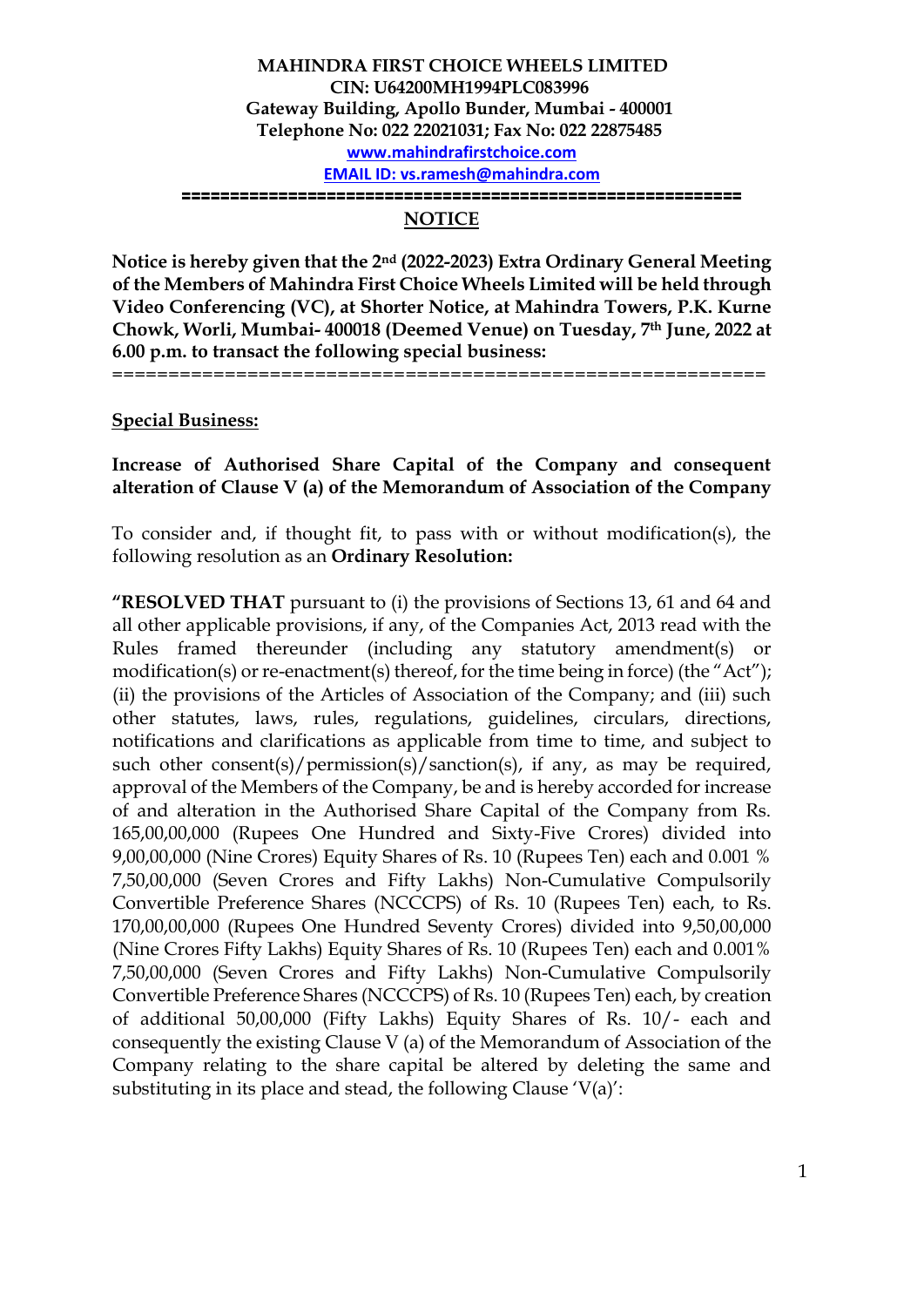**MAHINDRA FIRST CHOICE WHEELS LIMITED CIN: U64200MH1994PLC083996 Gateway Building, Apollo Bunder, Mumbai - 400001 Telephone No: 022 22021031; Fax No: 022 22875485 [www.mahindrafirstchoice.com](http://www.mahindrafirstchoice.com/) EMAIL ID: [vs.ramesh@mahindra.com](mailto:vs.ramesh@mahindra.com)**

**==========================================================**

V(a). The authorised share capital of the Company is Rs. 170,00,00,000 (Rupees One Hundred and Seventy Crores) divided into 9,50,00,000 (Nine Crores Fifty Lakhs) Equity Shares of Rs. 10 (Rupees Ten) each and 0.001% 7,50,00,000 (Seven Crores and Fifty Lakhs) Non-Cumulative Compulsorily Convertible Preference Shares (NCCCPS) of Rs. 10 each with a power to increase and reduce share capital.

**RESOLVED FURTHER THAT** any of the Directors of the Company, Mr. V Janakiraman, Chief Financial Officer, Mrs. Anita Halbe, Company Secretary, be and are hereby severally authorised to settle any question, difficulty or doubt that may arise in connection with the aforesaid resolution or any other matters related thereto, to file necessary forms with the Registrar of Companies and/or other regulatory authorities, to provide a copy of the resolution certified to be true and to do all such acts, deeds and things, as they may, in their absolute discretion, deem necessary, expedient, proper or desirable to give full effect to the aforesaid resolution, without being required to secure any further consent or approval of the Members of the Company to the end and intent that they shall be deemed to have given their approval thereto expressly by the authority of this resolution."

> **By Order of the Board For Mahindra First Choice Wheels Limited**

> > **SD/- Anita Halbe Company Secretary Membership No: ACS 13962 Mumbai 2nd June, 2022**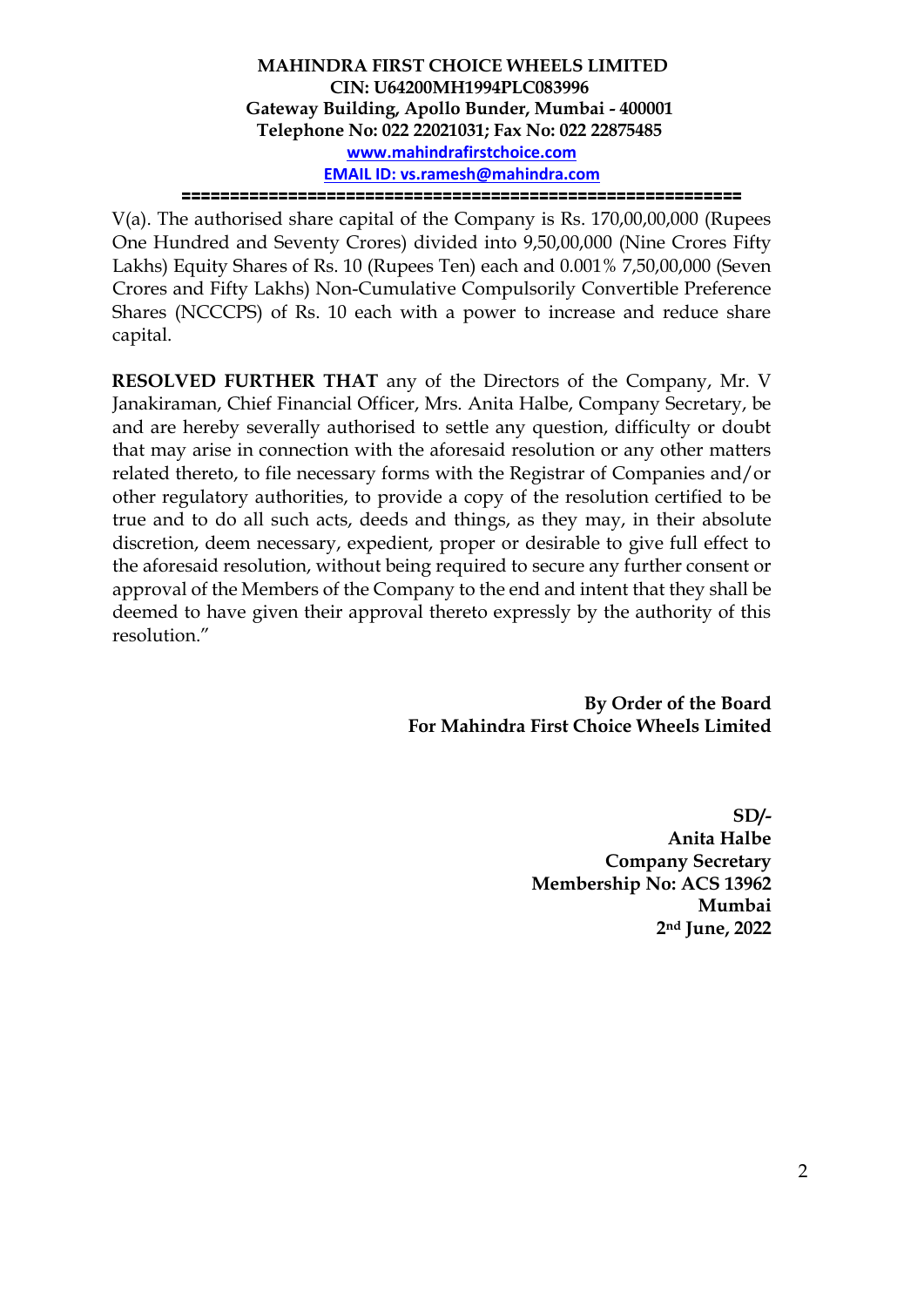**MAHINDRA FIRST CHOICE WHEELS LIMITED CIN: U64200MH1994PLC083996 Gateway Building, Apollo Bunder, Mumbai - 400001 Telephone No: 022 22021031; Fax No: 022 22875485 [www.mahindrafirstchoice.com](http://www.mahindrafirstchoice.com/) EMAIL ID: [vs.ramesh@mahindra.com](mailto:vs.ramesh@mahindra.com) ==========================================================**

**NOTES:**

A. In view of the guidelines provided under General Circular No.14/2020 dated April 8<sup>th</sup> April, 2020, General Circular No.17/2020 dated 13<sup>th</sup> April, 2020, General Circular No. 22/2020 dated 15<sup>th</sup> June, 2020, General Circular No. 33/2020 dated 28<sup>th</sup> September, 2020, General Circular No. 39/2020 dated 31<sup>st</sup> December, 2020, General Circular No. 10/2021 dated 23<sup>rd</sup> June, 2021, General Circular No. 20/2021 dated 8th December, 2021 and General Circular No. 3/2022 dated 5th May, 2022 issued by the Ministry of Corporate Affairs, Government of India (the 'MCA Circulars') the meeting of equity shareholders is being convened through VC/OAVM and the Meeting shall be deemed to be held at the venue as mentioned in the Notice of EOGM.

Notice has been sent via e-mail to all Members as per e-mail addresses registered with the Company.

Members, whose e-mail ids are not registered or changed, are requested to update/ register their email ids by sending a request to the below mentioned designated email ids by providing Name of the shareholder, e-mail id, PAN, DPID/Client ID or Folio number and number of shares held by them for registering the email id.

- B. The Company's Registrar and Transfer Agents for its share registry work (Electronic) are KFin Technologies Limited having its office at KFintech, Selenium Building – Tower B, Plot no. 31 & 32, Financial District, Nanakramguda, Serilingampally, Hyderabad, Rangareddi, Telangana – 500032. Tel: 040 – 67162222, Fax: 040 – 23001153, Email id: [einward.ris@kfintech.com;](mailto:einward.ris@kfintech.com) [karisma@kfintech.com.](mailto:karisma@kfintech.com)
- C. This Notice along with copy of draft altered Memorandum of Association is also available on the website of the Company- [www.mahindrafirstchoice.com](http://www.mahindrafirstchoice.com/)
- D. An Explanatory Statement pursuant to Section 102 of the Companies Act, 2013 read with the applicable rules, setting out the material facts and reasons for the resolution in respect of the business set out above is annexed hereto.
- E. Members are entitled to attend and vote by show of hands, if permitted by the Chairman of the Meeting. Further, where a poll is required/demanded, the Members shall communicate their assent/dissent on the agenda items of this Extra Ordinary General Meeting by sending an email to [DUBEY.RAJEEV@mahindra.com](mailto:DUBEY.RAJEEV@mahindra.com) ("Designated email ID") with cc to [VS.RAMESH@mahindra.com](mailto:VS.RAMESH@mahindra.com) and [sharma.manish2@mahindra.com](mailto:sharma.manish2@mahindra.com)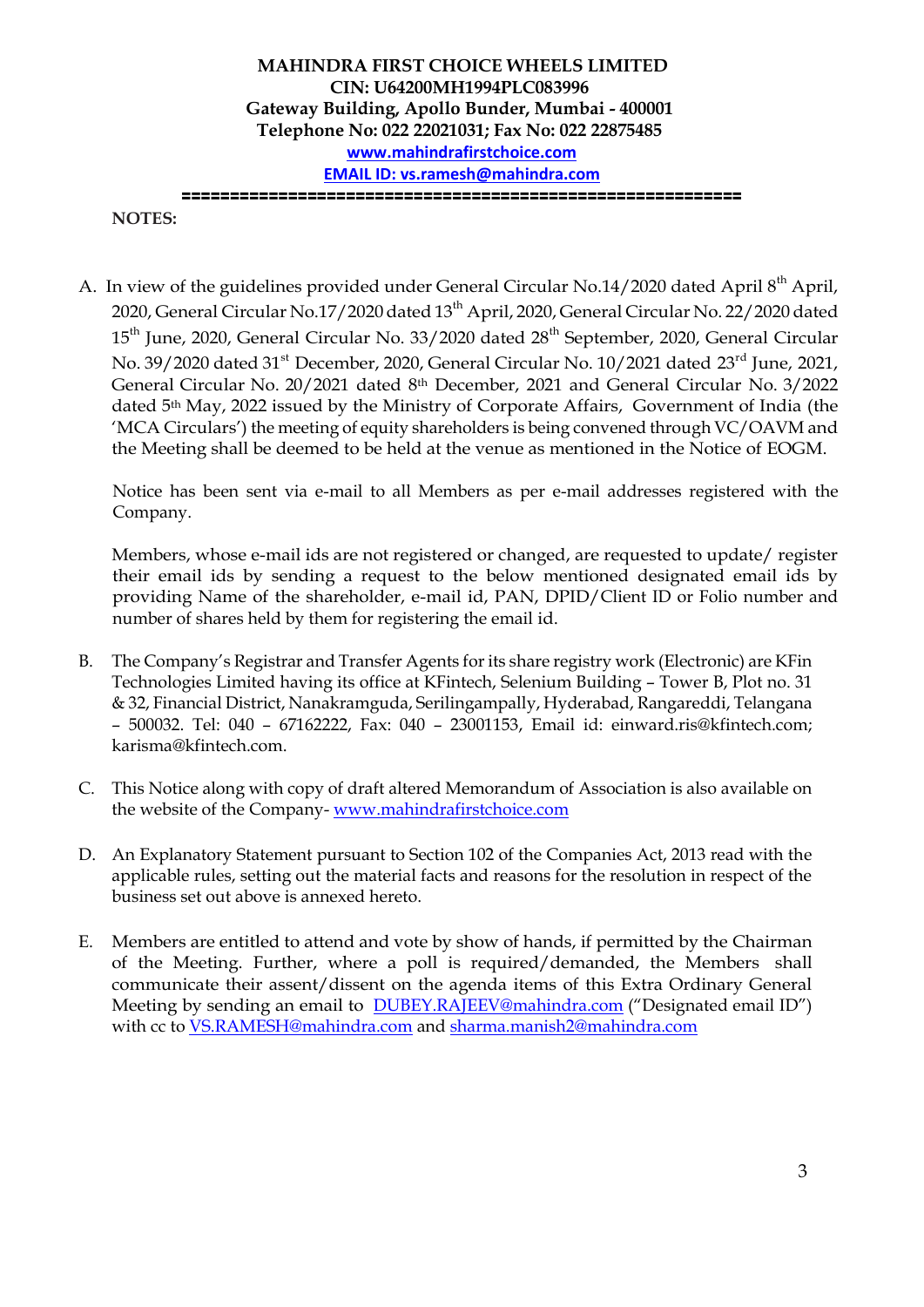# **MAHINDRA FIRST CHOICE WHEELS LIMITED CIN: U64200MH1994PLC083996 Gateway Building, Apollo Bunder, Mumbai - 400001 Telephone No: 022 22021031; Fax No: 022 22875485 [www.mahindrafirstchoice.com](http://www.mahindrafirstchoice.com/) EMAIL ID: [vs.ramesh@mahindra.com](mailto:vs.ramesh@mahindra.com)**

**==========================================================**

- F. Since this EOGM is being held through VC/OAVM where physical attendance of Members has been dispensed with, there is no requirement of appointment of proxies. Accordingly, the facility of appointment of proxies by the Members will not be available for this EOGM and hence the Proxy Form and Attendance Slip are not annexed to this Notice.
- G. Since the EOGM will be held through VC/OAVM, the Route Map is not annexed in this Notice.
- H. Members can join the Meeting by clicking on the link provided in the email containingthis Notice convening this 2nd (2022-2023) Extra Ordinary General Meeting of the Members of the Company.
- I. The facility for joining the meeting shall be kept open at least 15 minutes before the time scheduled to start the meeting and shall not be closed till the expiry of 15 minutes after such scheduled time.
- J. Members attending the EOGM through VC/OAVM shall be counted for the purpose of reckoning the quorum under Section 103 of the Act.
- K. The Members will be allowed to pose questions during the course of the Meeting. The queries can also be given in advance to the designated e-mail id.
- L. Corporate Members intending to attend the meeting through their authorized representatives are requested to email to the Company, a certified copy of the Board Resolution authorizing their representative to attend and vote on their behalf at the Meeting.
- M. The Register of Directors and Key Managerial Personnel and their shareholding maintained under section 170 of the Companies Act, 2013 and Register of Contracts or arrangements in which directors are interested, maintained under section 189 of the Companies Act, 2013 and all other relevant documents will be available electronically for inspection by the members till and during this EOGM. Members seeking to inspect such documents can send an email to [DUBEY.RAJEEV@mahindra.com](mailto:DUBEY.RAJEEV@mahindra.com) ("Designated email ID") with cc to [VS.RAMESH@mahindra.com](mailto:VS.RAMESH@mahindra.com) and [sharma.manish2@mahindra.com](mailto:sharma.manish2@mahindra.com)

**By Order of the Board For Mahindra First Choice Wheels Limited SD/ Anita Halbe Company Secretary Membership No: ACS 13962 Mumbai 400018 2nd June, 2022**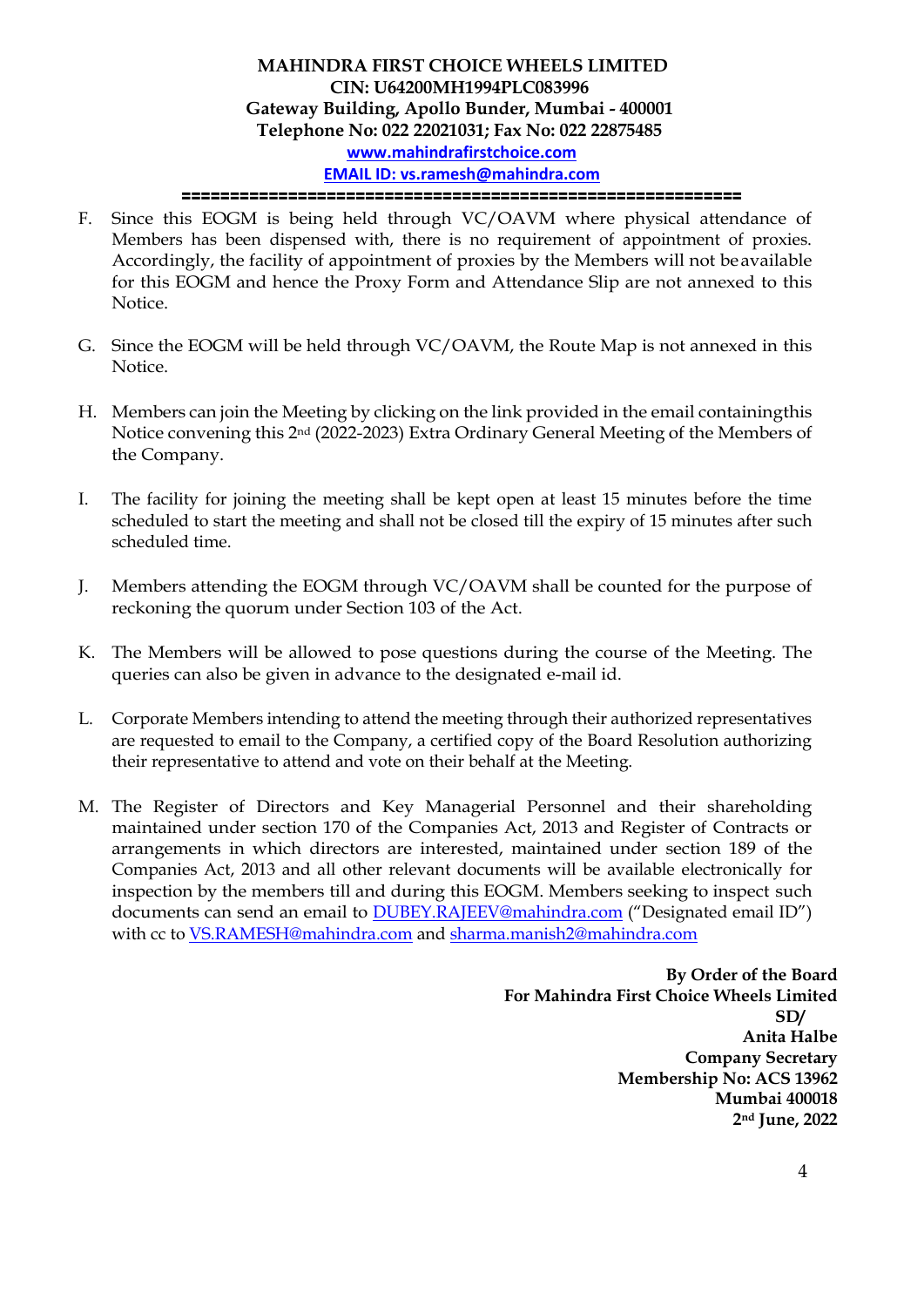**==========================================================**

#### **Explanatory Statement pursuant to Section 102 of the Companies Act, 2013**

The following statement sets out the material facts concerning the special business mentioned in the accompanying Notice dated 2nd June, 2022.

## **Increase of Authorised Share Capital of the Company and consequent alteration of Clause V (a) of the Memorandum of Association of the Company**

As a part of the growth strategy and to strengthen the financial position of the Company to meet the funding requirements arising out of the aggressive growth plans of the Company in the coming years, the Board of Directors of the Company, by passing a resolution by circulation on 2nd June, 2022, approved, subject to further approval of the Shareholders of the Company, the increase in Authorised Share Capital of the Company and alteration of the Capital Clause of the Memorandum of association of the Company.

At present, the authorized share capital of the Company is Rs. 165,00,00,000 (Rupees One Hundred Sixty Five Crores) divided into 9,00,00,000 (Nine Crores) Equity Shares of Rs.10 (Rupees Ten) each and 0.001% 7,50,00,000 (Seven Crores and Fifty Lakhs) Non-Cumulative Compulsorily Convertible Preference Shares (NCCCPS) of Rs. 10 (Rupees Ten) each.

In view of the proposed fund raising, the Company is proposing to increase and alter the Authorised Share Capital from Rs. 165,00,00,000 divided into 9,00,00,000 (Nine Crores) Equity Shares of Rs.10 (Rupees Ten) each and 0.001% 7,50,00,000 (Seven Crore and Fifty Lakhs) Non-Cumulative Compulsorily Convertible Preference Shares (NCCCPS) of Rs. 10 (Rupees Ten) each to Rs. 170,00,00,000 (Rupees One Hundred Seventy Crores) divided into 9,50,00,000 (Nine Crores Fifty Lakhs) Equity Shares of Rs. 10 (Rupees Ten) each and 0.001 % 7,50,00,000 (Seven Crores and Fifty Lakhs) Non-Cumulative Compulsorily Convertible Preference Shares (NCCCPS) of Rs. 10 (Rupees Ten) each by creation of additional 50,00,000 (Fifty Lakhs) Equity Shares of Rs. 10/- each.

The proposed increase and alteration in the Authorised Share Capital of the Company will require consequent alteration to Clause V (a) of the Memorandum of Association of the Company relating to authorized share capital.